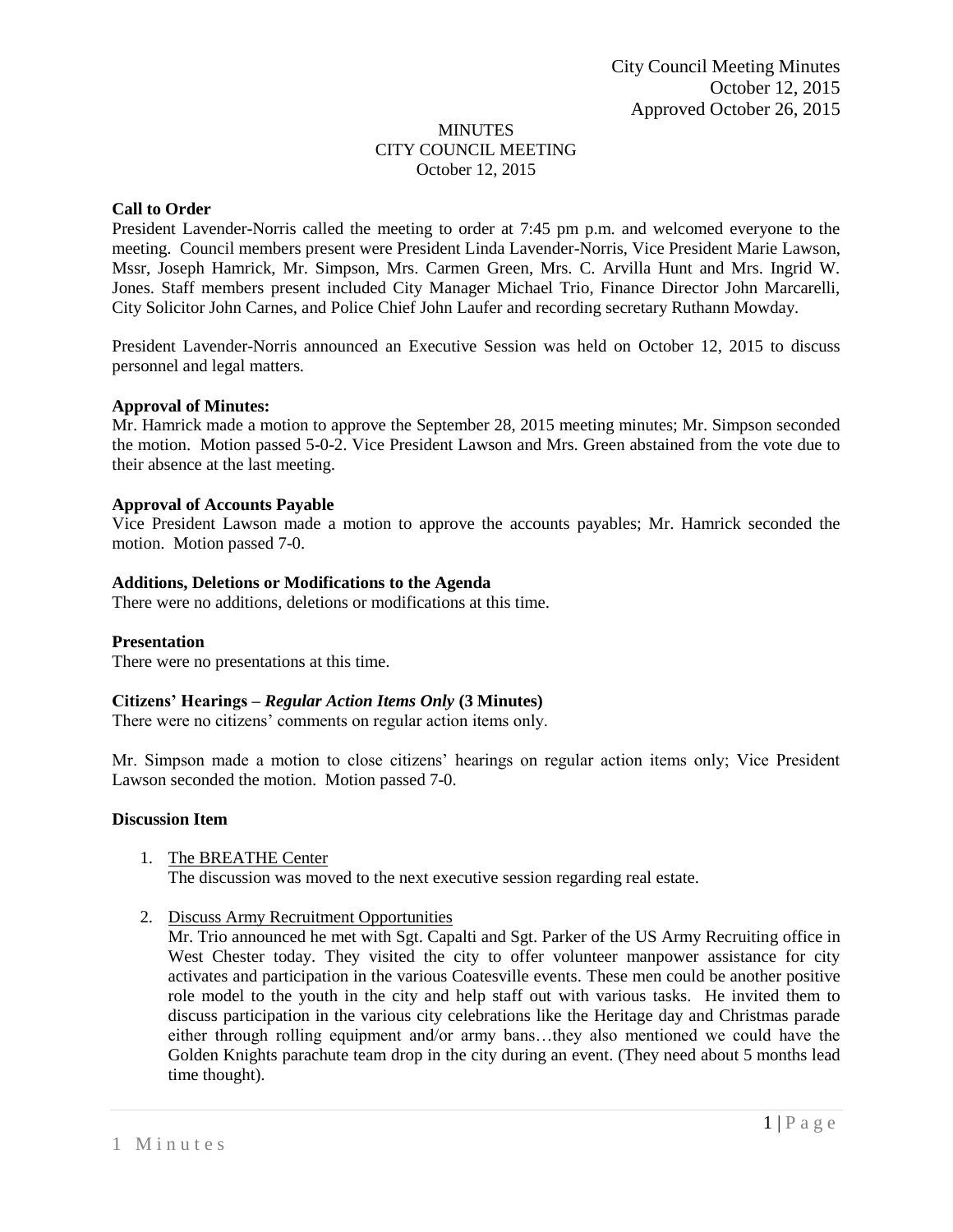They also mentioned that they are very interested in opening a recruitment center in the city. I think this would be an opportunity to occupy a vacant store front and provide some sweat equity investment in the city. He recommended discussing this with the RDA as a mechanism to occupy and secure/improve some of the properties they/we are currently holding.

## **Regular Action Items**

1. Receive and consider Second reading and Adoption an Ordinance amending the City Code and Chapter 108 thereof governing "Fees" to add a new section 108.1 L (5) entitled "Collection of Trash Fees", approving collection procedures and adopting interest and a schedule of attorney fees and charges to be added to the amount collected as part of unpaid trash fees for delinquent accounts

Mr. Simpson made a motion to approve second reading and adoption an Ordinance amending the City Code and Chapter 108 thereof governing "Fees" to add a new section 108.1 L (5) entitled "Collection of Trash Fees", approving collection procedures and adopting interest and a schedule of attorney fees and charges to be added to the amount collected as part of unpaid trash fees for delinquent accounts; Mrs. Green seconded the motion. Motion passed 7-0.

- 2. Receive and consider a Resolution authorizing the allocation of \$364,637.63 grant from the Commonwealth of Pennsylvania for the General Municipal Pension System State Aid Program Mr. Hamrick made a motion to approve a Resolution authorizing the allocation of \$364,637.63 grant from the Commonwealth of Pennsylvania for the General Municipal Pension System State Aid Program; Vice President Lawson seconded the motion. Motion passed 7-0.
- 3. Receive and consider first reading an Ordinance authorizing the City of Coatesville to enter into a "Bank Qualified" lease agreement with First Niagara Leasing, Inc. for purposes of acquiring one 2015 JCB skid steer loader for the use of the City pursuant to a COSTAR contract exempt from public bidding and with no pledge of full faith and credit and taxing power of the City as security for repayment, a non-appropriate clause which terminates the lease if payments are not appropriated by the City and containing payment terms which are less in duration than the useful life of the equipment being leased, said agreement to require interest payments at rates as set forth in the attachment (2.96%) for a 5 year term for a maximum lease amount of \$59,619.05 Mr. Simpson made a motion to approve first reading an Ordinance authorizing the City of Coatesville to enter into a "Bank Qualified" lease agreement with First Niagara Leasing, Inc. for purposes of acquiring one 2015 JCB skid steer loader for the use of the City pursuant to a COSTAR contract exempt from public bidding and with no pledge of full faith and credit and taxing power of the City as security for repayment, a non-appropriate clause which terminates the lease if payments are not appropriated by the City and containing payment terms which are less in duration than the useful life of the equipment being leased, said agreement to require interest payments at rates as set forth in the attachment (2.96%) for a 5 year term for a maximum lease amount of \$59,619.05; Vice President Lawson seconded the motion. Motion passed 7-0.
- 4. Receive and consider advertisement for special meetings and work sessions for the budget Mr. Hamrick made a motion to advertise for special meetings and work sessions for the budget; Mrs. Green seconded the motion. Motion passed 7-0.

## **Solicitors Report**

Mr. Carnes explained the events acquiring with the Family Dollar Store -The City Engineer is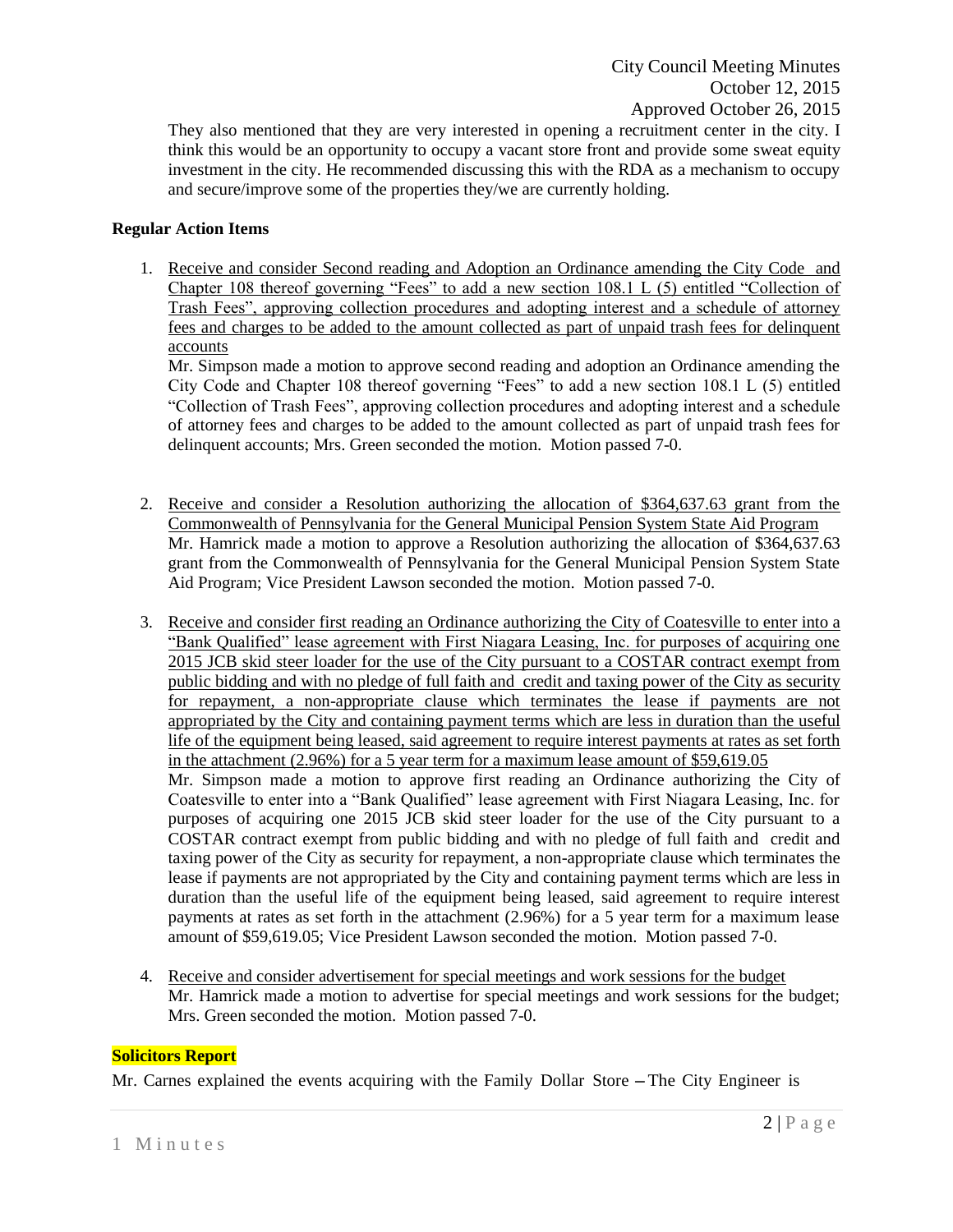reviewing the plans and the finance department is awaiting the replenishment of escrow and the 1099 from the developer. The bond, storm water management agreement, developer's agreement and financial security agreement all need minor changes to coordinate with the plans that have been supplied (with new revision dates) and to be coordinated in terms of dating and signatures. This should soon be in final form for consideration and release of the plans and execution of the development agreements.

The City Solicitor advertised for second reading and consideration for adoption an Ordinance to amend the Fee Structure of the City to authorize the useof Portnoff Associates to collect delinquent trash fees.

Energy Park - Coatesville Solar Initiative, LLC. The City Solicitor is moving forward with the preparation of an escrow account to fund work to be done by the city under the Memorandum of Understanding executed by the City and Coatesville Solar Initiative, LLC at the September 28, 2015 meeting.

Skid Loader ·The City Solicitor has prepared an Ordinance authorizing financing through First Niagara for a 2015 JCB 190 Skid Loader pursuant to a 5 year lease/purchase financing at 2.06% with annual payments of \$11,923.81 and a total payment amount of \$56,619.05. This financing is a tax-exempt municipal lease/purchase agreement. All costs, including maintenance, and insurance are borne by the Lessee. The skid loader is being purchased pursuant to a COSTAR contract and is exempt from public bidding.

The City Solicitor worked on various matters involving litigation and assisted the City in its interpretation of codes, rules and regulations.

## **City Manager's Report**

Mr. Trio reviewed the Cedarville Engineering report.

The Codes Department is currently working with Pennsylvania American Water regarding permits. He announced he is currently looking at outsourcing Codes providers.

Mr. Trio met with Greg Prowant, Caln Township Manager, regarding discussion being held by townships with CASD regarding policing at the school district properties. A Right to Know may be requested from the townships within the Coatesville Area School District to the school district for information on Policing within the district.

# **Citizens' Hearings –** *Non-Agenda Items Only* **(3 Minutes)**

## Michael Robinson

Mr. Robinson inquired about the correct procedure for filing a formal complaint. He explained he sent a packet to the Police Chief and hand delivered a packet to City Hall for the previous City Manager regarding a Police Incident. .

## David DeSimone

Mr. DeSimone inquired about an Ordinance making Business clean up their areas the vicinity around their businesses. He suggested sub dividing the wards for the beautification. He offered to donate paint and materials for City Council Chambers, Reception Area and the Multi-Purpose Room and have a historian come in and out the pictures in the correct order.